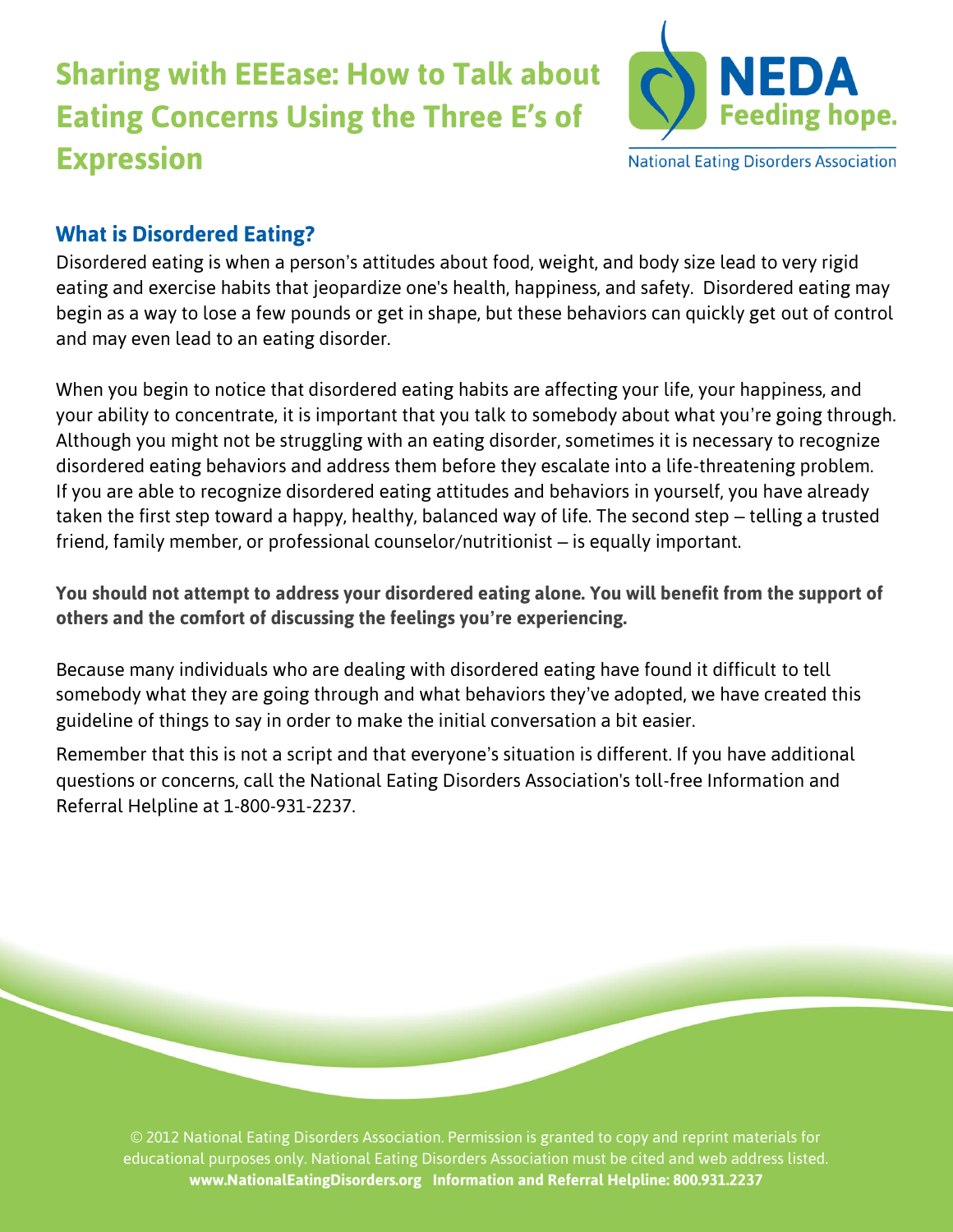

## **What Are the Three E's of Expression?**

#### **1. Establish a Safe Environment**

Once you have decided to tell somebody about the habits you have adopted, identify someone that you trust and feel comfortable talking to. Next, set aside a specific time with that person so you can discuss your situation. To make things most comfortable for you, try to find a private, comfortable place away from other people and distractions. This will help you talk openly about your concerns and feelings. Both before and during this conversation, it is normal for you to experience a range of feelings including fear, shame, anger, embarrassment, or nervousness. To keep up the courage to talk about what you're going through, remember that you are doing the right thing. It is important to talk about this and ask for help! You should be proud of yourself for taking the first steps toward a healthy, well-balanced lifestyle!

#### **2. Explain the Situation**

Using specific details, explain the thoughts and feelings that you are having and the behaviors you have developed. Starting from the beginning, talk about how you began the disordered eating habits and why you feel pressured to continue them (It is a good idea to prepare yourself ahead of time and write these things down or practice saying them aloud). Although you may not be able to fully explain the reasons for your eating and exercise rituals, attempting to do so may help you recognize some of the connections you make between eating, exercise, and self-esteem.

It is important to keep in mind that the person you have confided in may not completely understand exactly how you are feeling or the reasons for your behavior. They may demonstrate shock, denial, fear or even anger. Be patient and remain calm. Remember that they may not automatically know the best way to respond and support you, but you can help them learn how. Educate them with the facts and explain what you need from them during your recovery process.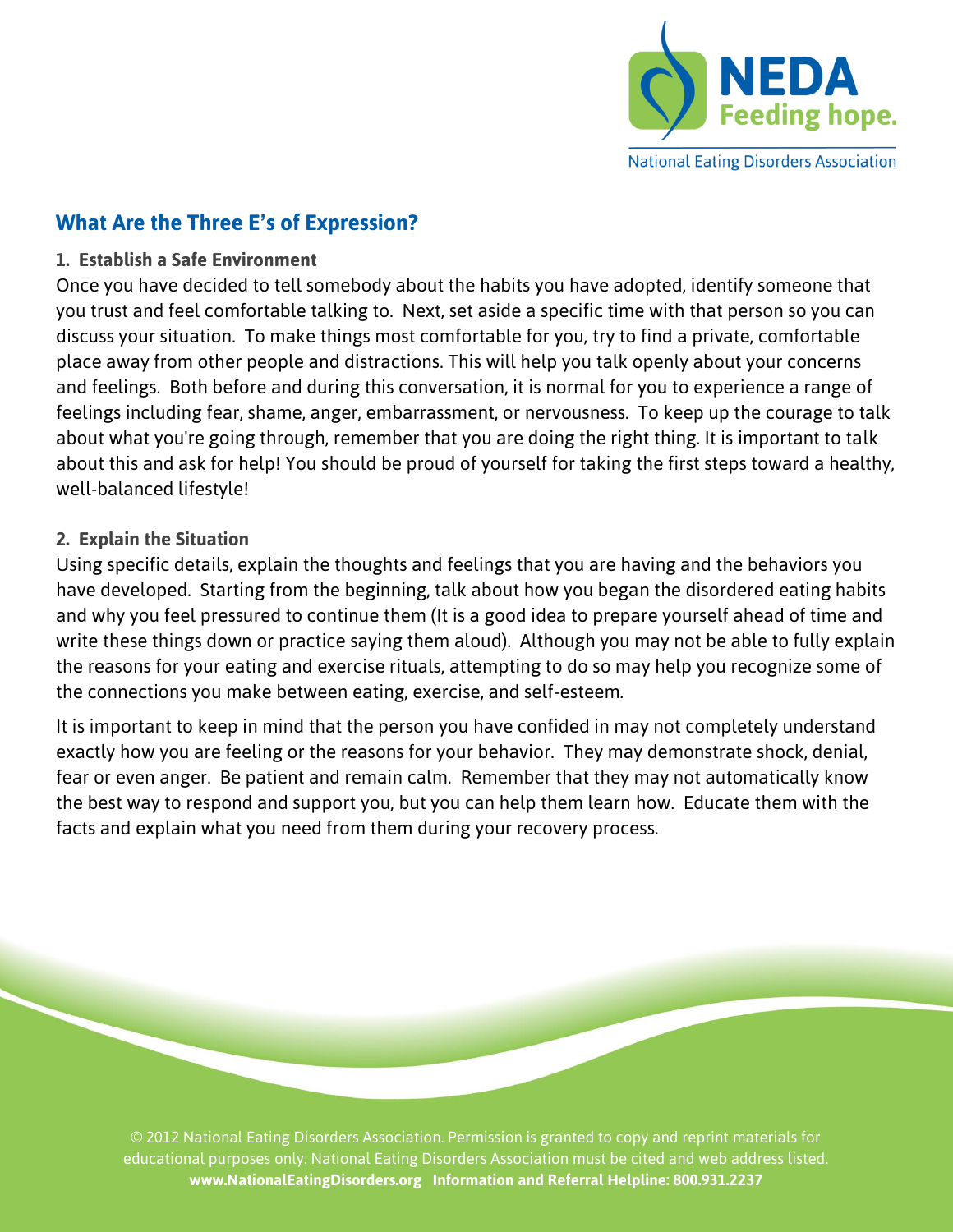

#### **National Eating Disorders Association**

#### **3. Educate with the Facts**

Give the person you confide in some information regarding the prevalence of eating disorders and tips for how to best support somebody who is struggling with food, weight or body image issues. Share facts with them that include the physical and emotional effects of eating disorders, along with the steps involved in recovery. Give them some handouts from the National Eating Disorders Association and the toll-free Information and Referral Helpline number (1-800-931-2237)**.** Be sure to let this person know how they can help and what you need, and keep them informed as your needs change throughout your recovery process. Remind them that recovery is a gradual process, there may even be some setbacks, and you will require patience and understanding along the way.

### **Who Should I Tell?**

In addition to a trusted friend or family member, it is advisable to seek help from a professional counselor and/or nutritionist. Getting help from a professional who understands and specializes in eating, weight, and body image issues is essential during recovery from an eating disorder. Confiding in a counselor or nutritionist can feel less threatening and more objective because they are familiar with situations like your own.

To locate a treatment professional near you, call 1-800-931-2237 or visit www.NationalEatingDisorders.org.

## **What Should I Say?**

Be as specific as possible when explaining what you are going through. It may be helpful to develop a script based on the following questions. Include whatever answers you are comfortable revealing and remember that the more you include, the better the person you're speaking with will understand and be able to help.

- When did you begin having different thoughts regarding food, weight, or exercise? What were the thoughts?
- When did the different behaviors start? What was the behavior? How were you feeling at the time? Did you hope to accomplish something specific (i.e., lose weight, maintain weight, gain control of something, get somebody's attention, see what it was like) in doing this behavior?